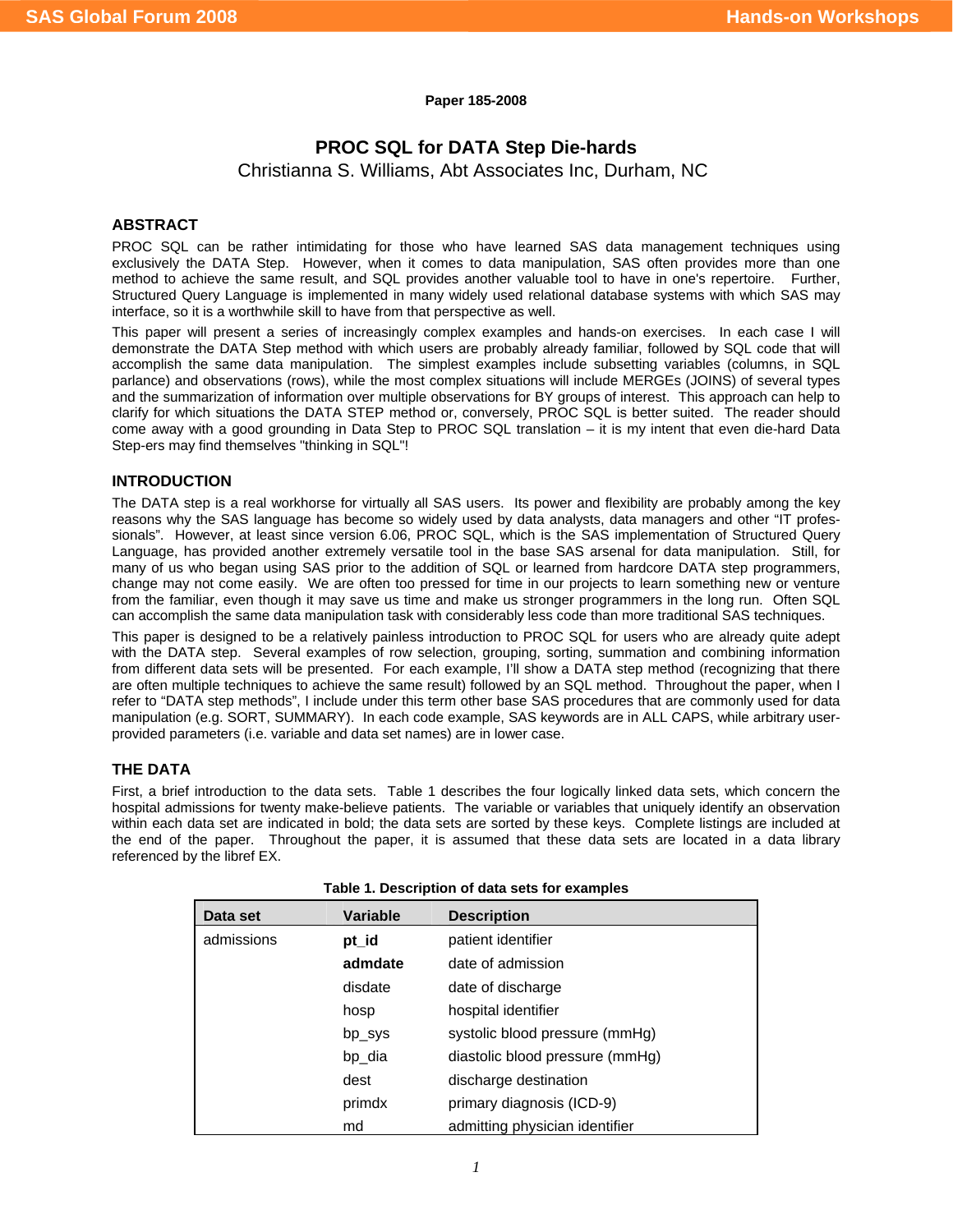| Data set         | <b>Variable</b> | <b>Description</b>                            |  |  |  |  |
|------------------|-----------------|-----------------------------------------------|--|--|--|--|
| patients         | id              | patient identifier                            |  |  |  |  |
|                  | lastname        | patient last name                             |  |  |  |  |
|                  | firstname       | patient first name                            |  |  |  |  |
|                  | sex             | gender $(1=M, 2=F)$                           |  |  |  |  |
|                  | birthdate       | date of birth                                 |  |  |  |  |
|                  | primmd          | primary physician identifier                  |  |  |  |  |
| hospitals        | hosp_id         | hospital identifier                           |  |  |  |  |
|                  | hospname        | hospital name                                 |  |  |  |  |
|                  | town            | hospital location                             |  |  |  |  |
|                  | nbeds           | number of beds                                |  |  |  |  |
|                  | type            | hospital type                                 |  |  |  |  |
| doctors<br>md id |                 | physician identifier                          |  |  |  |  |
|                  | hospadm         | hospital at which MD has admitting privileges |  |  |  |  |
|                  | lastname        | physician last name                           |  |  |  |  |

## **EXAMPLE 1: SUBSETTING VARIABLES (COLUMNS)**

In this first, extremely simple example, we just want to select three variables from the ADMISSIONS data set.

### *DATA step code:*

```
DATA selvar1 ; 
    SET ex.admissions (KEEP = pt id admdate disdate);
RUN;
```
In the DATA step, the KEEP= option on the SET statement does the job.

```
SQL code:
PROC SQL; 
     CREATE TABLE selvar2 AS 
           SELECT pt_id, admdate, disdate 
                 FROM ex.admissions ; 
QUIT;
```
The SQL procedure is invoked with the PROC SQL statement. SQL is an interactive procedure, in which RUN has no meaning. QUIT forces a step boundary, terminating the procedure. An SQL table in SAS is identical to a SAS data set. The output table could also be a permanent SAS data set; in such case, it would be referenced by a two-level name (e.g. EX.SELVAR2). A few other features of this simple statement are worth noting. First, the variable names are separated by commas rather than spaces; this is a general feature of lists in SQL – lists of tables, as we'll see later are also separated by commas. Second, the AS keyword signals the use of an alias; in this case the table name SELVAR2 is being used as an alias for the results of the query beginning with the SELECT clause. We'll see other types of aliases later. Third, the FROM clause names what entity we are querying. Here it is a single input data set (EX.ADMISSIONS), but it could also be multiple data sets, a query, a view (either a SAS view or a SAS/ACCESS view), or a table in an external database. Examples of the first two types will be presented below.

SQL can also be used to write reports, in which case the statement above would begin with the SELECT clause. The resulting report looks much like output from PROC PRINT. SAS views, which are stored queries, can also be created with SQL. To do this, the keyword TABLE in the CREATE statement above would simply be replaced with the keyword VIEW. In this paper, since I am focusing on the generation of new data sets meeting desired specifications, virtually all the SQL statements will begin with "CREATE TABLE…".

One final point before we move on to some more challenging examples: interestingly, although the results of the DATA step and the PROC SQL are identical (neither PROC PRINT nor PROC COMPARE reveal any differences), slightly different messages are generated in the log.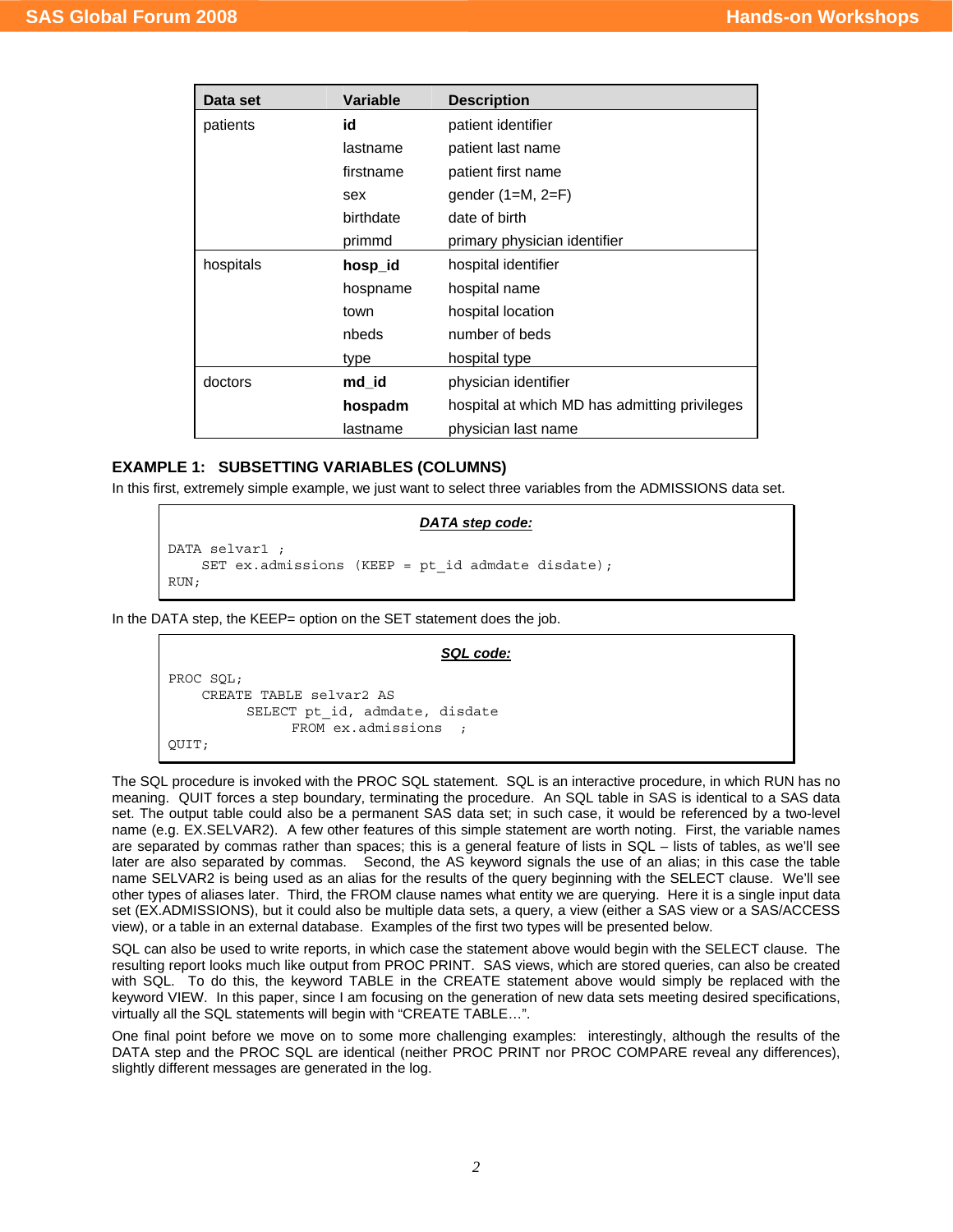

## *For PROC SQL:*

NOTE: Table WORK.SELVAR2 created, with 25 rows and 3 columns.

This demonstrates a distinction in the terminology that stems from the fact that SQL originated in the relational database arena, while, of course, the DATA step evolved for "flat file" data management. Table 2 shows these equivalencies.

#### **Table 2. Equivalent SAS terms between the DATA step and PROC SQL**

| DATA step   | PROC SQL |  |  |
|-------------|----------|--|--|
| data set    | table    |  |  |
| observation | row      |  |  |
| variable    | column   |  |  |

# **EXAMPLE 2: SELECTING OBSERVATIONS (ROWS)**

Almost all of the rest of the examples involve the selection of certain observations (or rows) from a table or combinations of tables. Here we simply want to select admissions to the Veterans Administration hospital (HOSP EQ 3 on the ADMISSIONS data set).

#### *DATA step code:*

```
DATA vahosp1 ; 
     SET ex.admissions (WHERE = (hosp EQ 3)); 
RIIN:
```
The WHERE clause on the SET statement is used to choose those observations for which the hospital identifier corresponds to the VA. This is more efficient than a subsetting IF, though the result is the same.

```
SQL code:
PROC SQL FEEDBACK; 
     CREATE TABLE vahosp2 AS 
           SELECT * 
                 FROM ex.admissions 
           WHERE hosp EQ 3; 
QUIT;
```
Here, the WHERE clause performs the same function as the subsetting IF above. Note that it is still part of the CREATE statement. A few additional features of SQL are demonstrated here in this simple query. First, the \* is a "wild card" syntax, which essentially means "Select all the columns". The FEEDBACK option on the PROC SQL statement requests an expansion of the query in the log. Useful in conjunction with the asterisk wild card, this results in the following statement in the SAS log:

```
NOTE: Statement transforms to: 
select ADMISSIONS.PT_ID, ADMISSIONS.ADMDATE, ADMISSIONS.DISDATE,
ADMISSIONS.MD, ADMISSIONS.HOSP, ADMISSIONS.DEST, ADMISSIONS.BP_SYS, 
ADMISSIONS.BP_DIA, ADMISSIONS.PRIMDX 
from EX.ADMISSIONS 
where ADMISSIONS.HOSP=3; 
NOTE: Table WORK.VAHOSP2 created, with 6 rows and 9 columns.
```
A subset of variables is shown in the output at the top of the next page.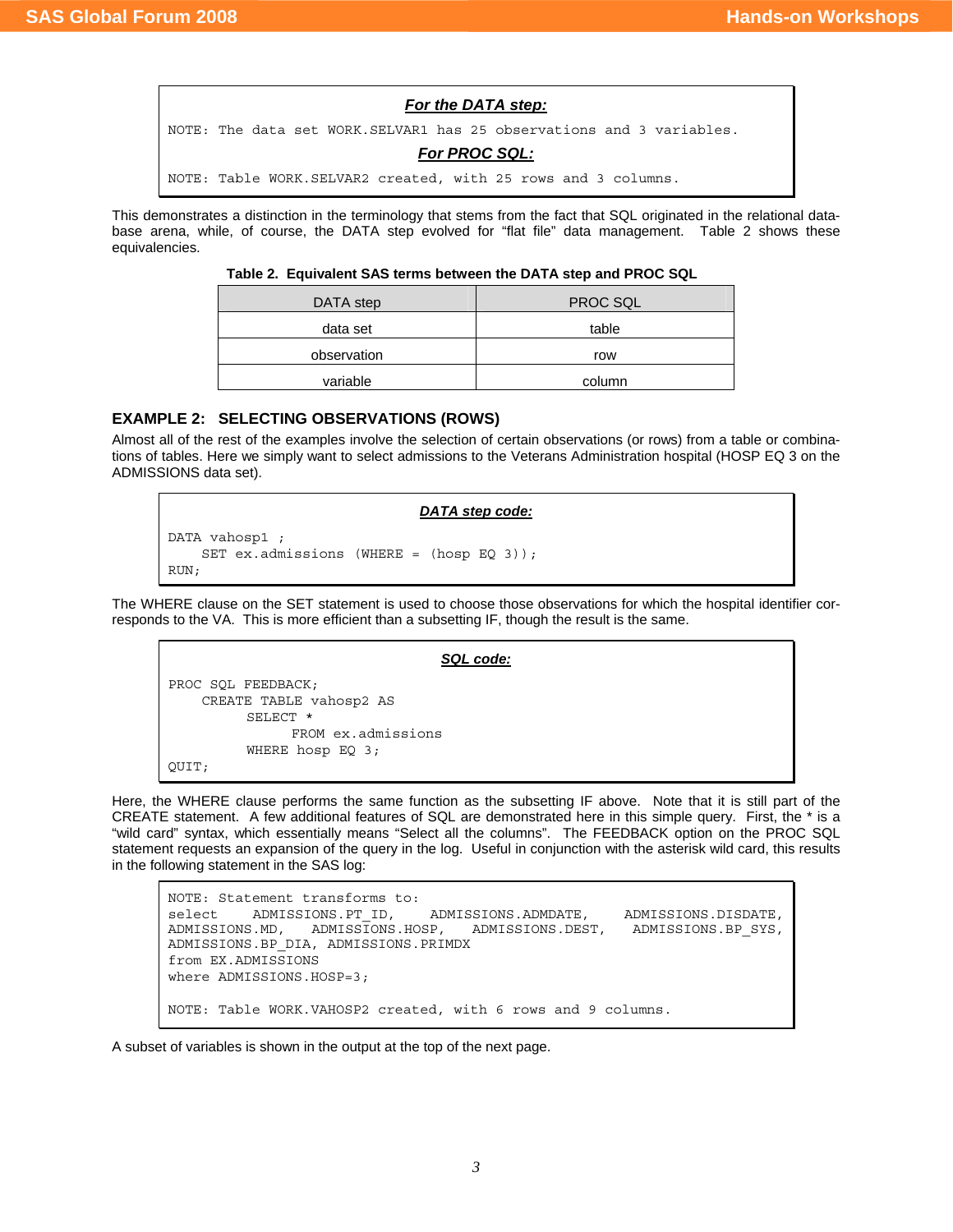| Example 2: Selecting observations: VA Admits |           |                |      |  |  |  |  |
|----------------------------------------------|-----------|----------------|------|--|--|--|--|
| PT ID                                        | ADMDATE   | <b>DISDATE</b> | HOSP |  |  |  |  |
| 003                                          | 15MAR2006 | 15MAR2006      | 3    |  |  |  |  |
| 008                                          | 010CT2006 | 150CT2006      | 3    |  |  |  |  |
| 008                                          | 26NOV2006 | 28NOV2006      | 3    |  |  |  |  |
| 014                                          | 17JAN2007 | 20JAN2007      | 3    |  |  |  |  |
| 018                                          | 01NOV2006 | 15NOV2006      | 3    |  |  |  |  |
| 018                                          | 26DEC2006 | 08JAN2007      | ς    |  |  |  |  |
|                                              |           |                |      |  |  |  |  |

#### **EXAMPLE 3: CREATING A NEW VARIABLE**

In this example we want to create a variable called DXGRP that categorizes the primary diagnosis into one of three categories (myocardial infarction [MI], congestive heart failure [CHF] or other), based on the ICD-9 code.

#### *DATA step code:*

```
DATA grouping ; 
     SET ex.admissions ; 
LENGTH dxgrp $5 ; 
          IF primdx EQ: '410' THEN dxgrp = 'MI' ; 
     ELSE IF primdx EQ: '428' THEN dxgrp = 'CHF'; 
     ELSE dxgrp = 'other' ; 
RUN;
```
The useful EQ: comparison operator (or, equivalently =:) allows us to select all values of PRIMDX that begin with the specified string of characters, regardless of subsequent characters.

```
SQL code:
PROC SQL; 
     CREATE TABLE grouping2 AS 
           SELECT *, 
                 CASE 
                       WHEN primdx LIKE '410%' THEN 'MI' 
                       WHEN primdx LIKE '428%' THEN 'CHF' 
                       ELSE 'other' 
                 END AS dxgrp 
           FROM ex.admissions; 
QUIT;
```
Here, the CASE clause of PROC SQL is used in conjunction with the LIKE keyword and the % wildcard to define the new variable DXGRP. Below is a partial listing of the results.

```
EXAMPLE 3: Creating a character variable – DXGRP 
PT_ID ADMDATE PRIMDX DXGRP
---------------------------------- 
001 07FEB2006 410.0 MI 
001 12APR2006 428.2 CHF 
001 10SEP2006 813.90 other 
001 06JUN2007 428.4 CHF 
003 15MAR2006 431 other 
004 18JUN2006 434.1 other 
005 19JAN2006 411.81 other 
005 10MAR2006 410.9 MI 
005 10APR2006 411.0 other 
007  28JUL2006  155.0  other<br>007  08SEP2006  155.0  other
007 08SEP2006
```
There is one tricky thing to remember about the CASE clause. It cannot be used to assign new values to a variable that already exists on the data set  $-$  it is only for creating "new" variables.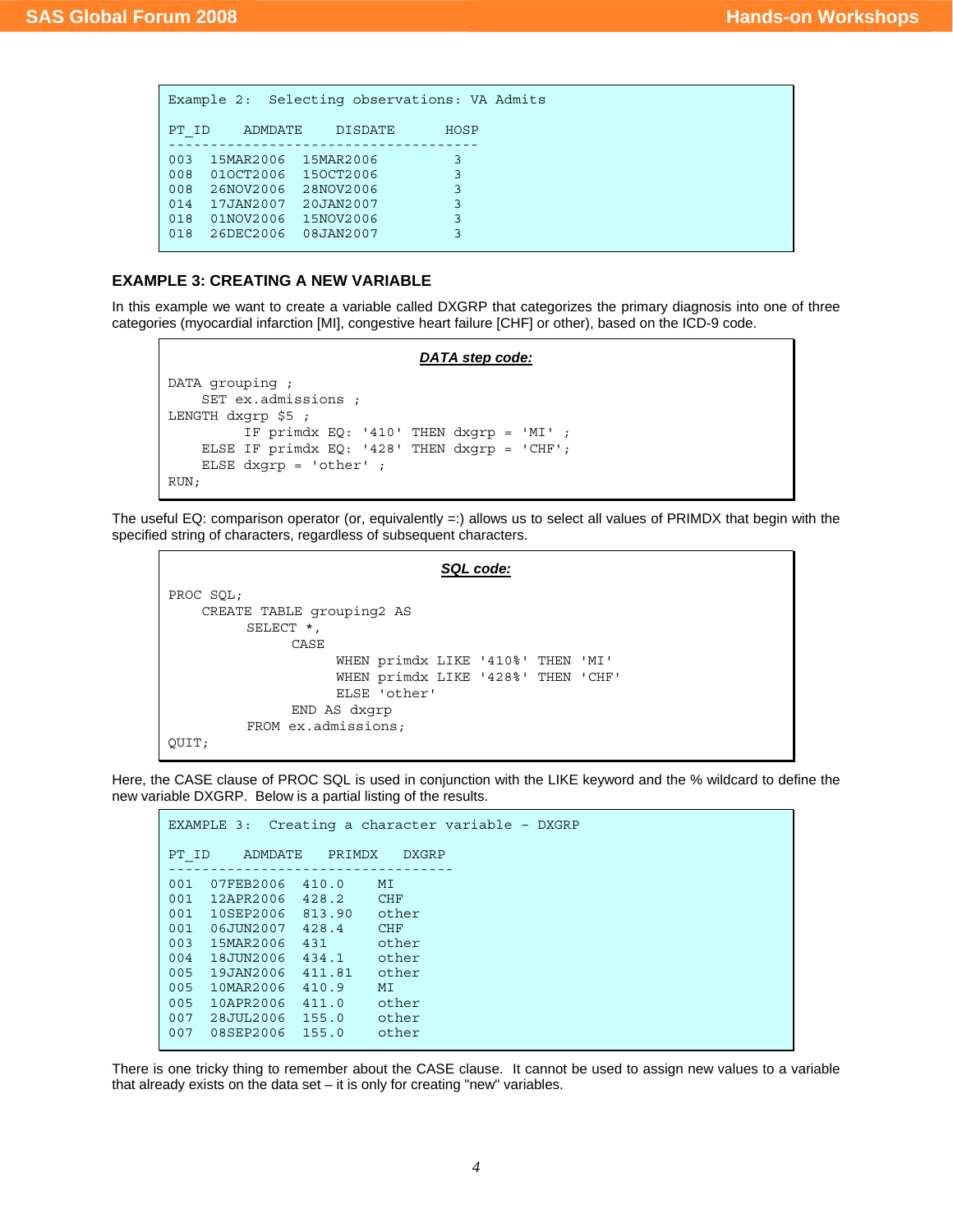## **EXAMPLE 4: SELECTING ROWS BASED ON A CREATED VARIABLE**

In this example we want to create a variable corresponding to the number of days of the hospital stay and select only those stays with duration of at least 14 days. Usually, both the admission date and discharge date are considered days of stay.

```
DATA Step code:
DATA twowks1 ; 
    SET ex. admissions (KEEP = pt id hosp admdate disdate) ;
     ATTRIB los LENGTH=4 LABEL='Length of Stay'; 
    \log = (\text{distance} - \text{admdate}) + 1; IF los GE 14 ; 
RUN; 
                                    SQL code:
PROC SQL; 
     CREATE TABLE twowks2 AS 
      SELECT pt id, hosp, admdate, disdate,
               (disdate-admdate) + 1 AS los LENGTH=4 LABEL='Length of Stay' 
       FROM ex.admissions 
             WHERE CALCULATED los GE 14; 
QUIT;
```
Here, we see the creation of a new column and the assignment of a column alias (LOS). Attributes can also be added; they could include a FORMAT as well. There is also one more subtle feature here: the CALCULATED keyword is required to indicate that the column LOS doesn't exist on the input table (EX.ADMISSIONS) but is calculated during the query execution.

| Example 4: |      |           | Selecting observations based on created variable |     |  |
|------------|------|-----------|--------------------------------------------------|-----|--|
| PT ID      | HOSP | ADMDATE   | <b>DISDATE</b>                                   | LOS |  |
| 001        |      | 12APR2006 | 25APR2006                                        | 14  |  |
| 007        | 2    | 28JUL2006 | 10AUG2006                                        | 14  |  |
| 008        | 3    | 010CT2006 | 150CT2006                                        | 15  |  |
| 009        | 2    | 15DEC2006 | 04JAN2007                                        | 21  |  |
| 018        | 3    | 01NOV2006 | 15NOV2006                                        | 15  |  |
| 018        | 3    | 26DEC2006 | 08JAN2007                                        | 14  |  |
| 020        |      | 080CT2007 | 01NOV2007                                        | 25  |  |

On the other hand, it is not required to assign an alias to a calculated column. The following would be perfectly valid and would select the same observations:

SELECT pt\_id, hosp, admdate, disdate, (disdate - admdate) + 1 FROM ex.admissions WHERE (disdate - admdate) +  $1$  GE  $14$ ;

However, SAS will assign an arbitrary, system-dependent variable name to this column in the resulting table. If this column had a LABEL, it would print at the top of the column in the output, though the underlying variable name would still be the undecipherable \_TEMA001 or something similar.

## **EXAMPLE 5: SELECTING ROWS IN ONE TABLE BASED ON INFORMATION FROM ANOTHER TABLE**

Returning to the example of selecting admissions to the Veterans Administration hospital, let's say we didn't know which value of the HOSP variable corresponded to the VA hospital. The information that provides a "cross-walk" between the hospital identifier code and the hospital name is in the HOSPITALS data set.

```
DATA Step Code:
PROC SORT DATA = ex.admissions OUT=admits; 
BY hosp ; 
RUN;
```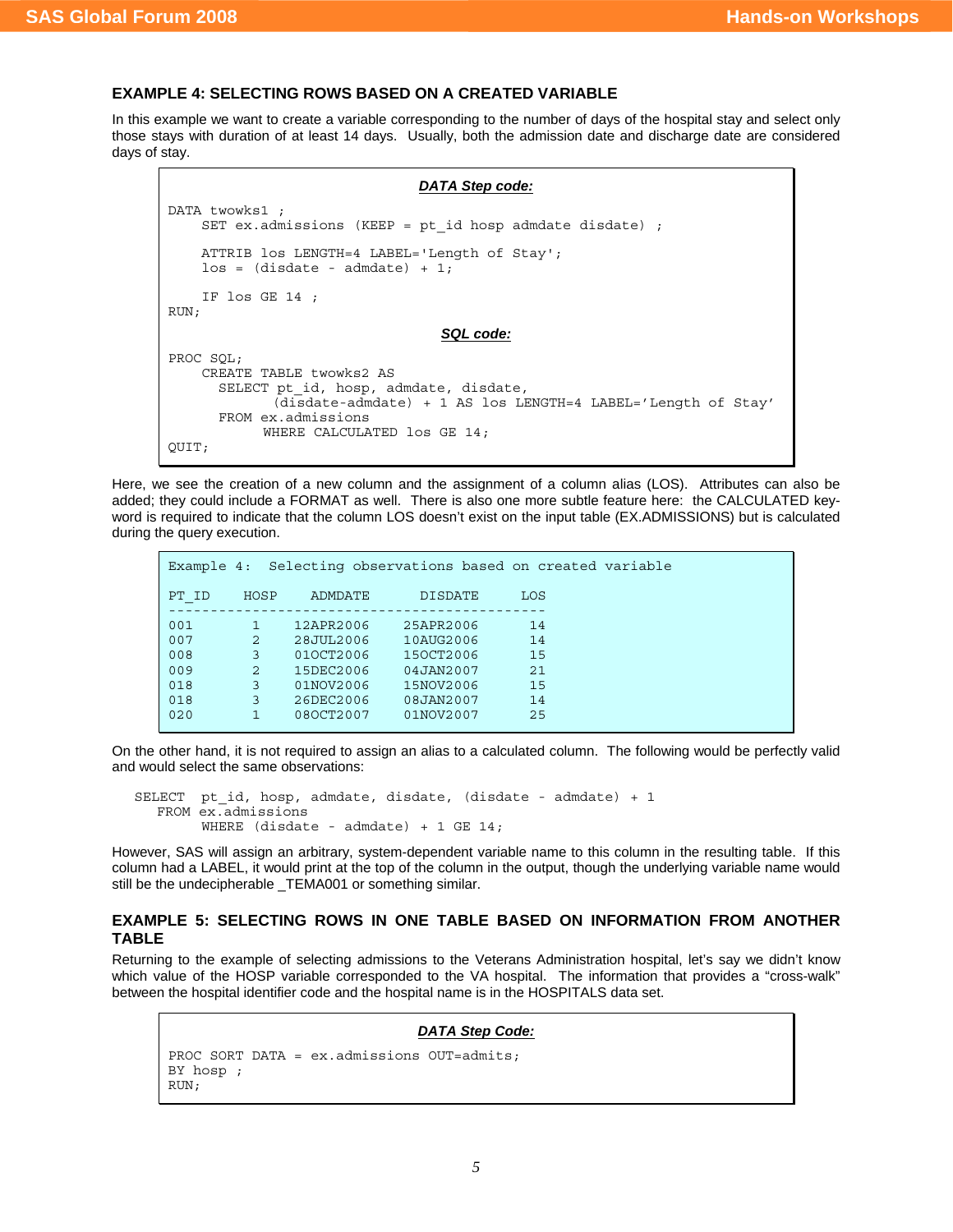```
DATA vahosp1d (DROP = hospname) ; 
     MERGE admits (IN=adm) 
            ex.hospitals (IN=va KEEP = hosp_id hospname 
                             RENAME = (hosp_id=hosp) 
                            WHERE = (hospname EQ: 'Vectoran');
     BY hosp ; 
     IF adm AND va; 
RUN; 
PROC SORT; 
BY pt id admdate;
RUN;
```
We first need to sort the ADMISSIONS data set by the hospital code, and then merge it with the HOSPITALS data set, renaming the hospital code variable and selecting only those observations with a hospital name beginning "Veteran". If we want the admission to again be in ascending order by patient ID and admission date, another sort is required. The resulting data set is the same as in Example 2.

```
PROC SQL Code:
PROC SQL ; 
     CREATE TABLE vahosp2d AS 
           SELECT * 
     FROM ex.admissions 
           WHERE hosp IN 
                 (SELECT hosp_id 
                  FROM ex.hospitals 
                  WHERE hospname LIKE "Veteran%") 
     ORDER BY pt_id, admdate ; 
QUIT;
```
This procedure contains an example of a subquery, or a query-expression that is nested within another queryexpression. The value of the hospital identifier (HOSP) on the ADMISSIONS data set is compared to the result of a subquery of the HOSPITALS data set. Using IN (rather than EQ) in the WHERE clause allows for the possibility that the subquery might return more than a single value (i.e. if more than one hospital had a name beginning "Veteran"). Note that no columns are added to the resulting table from the HOSPITALS data set, although this could be done too, as we'll see in a later example. No explicit sorting is required for this subquery to work. The ORDER BY clause dictates the sort order of the output data set. The output is identical to that shown for Example 2A.

## **EXAMPLE 6: USING SUMMARY FUNCTIONS**

Our next task is to count the number of admissions for each of the patients with at least one admission. We also want to calculate the minimum and maximum length of stay for each patient.

```
DATA Step Code:
DATA admsum1 ;
     SET ex.admissions ; 
    BY pt_id;
     ** (1) Initialization; 
    IF FIRST.pt id THEN DO;
          nstays = 0; minlos = .; 
          maxlos = .; END; 
     ** (2) Accumulation; 
     nstays = nstays + 1; 
    \log = (disdate - admdate) + 1;
     minlos = MIN(OF minlos los) ; 
     maxlos = MAX(OF maxlos los) ;
```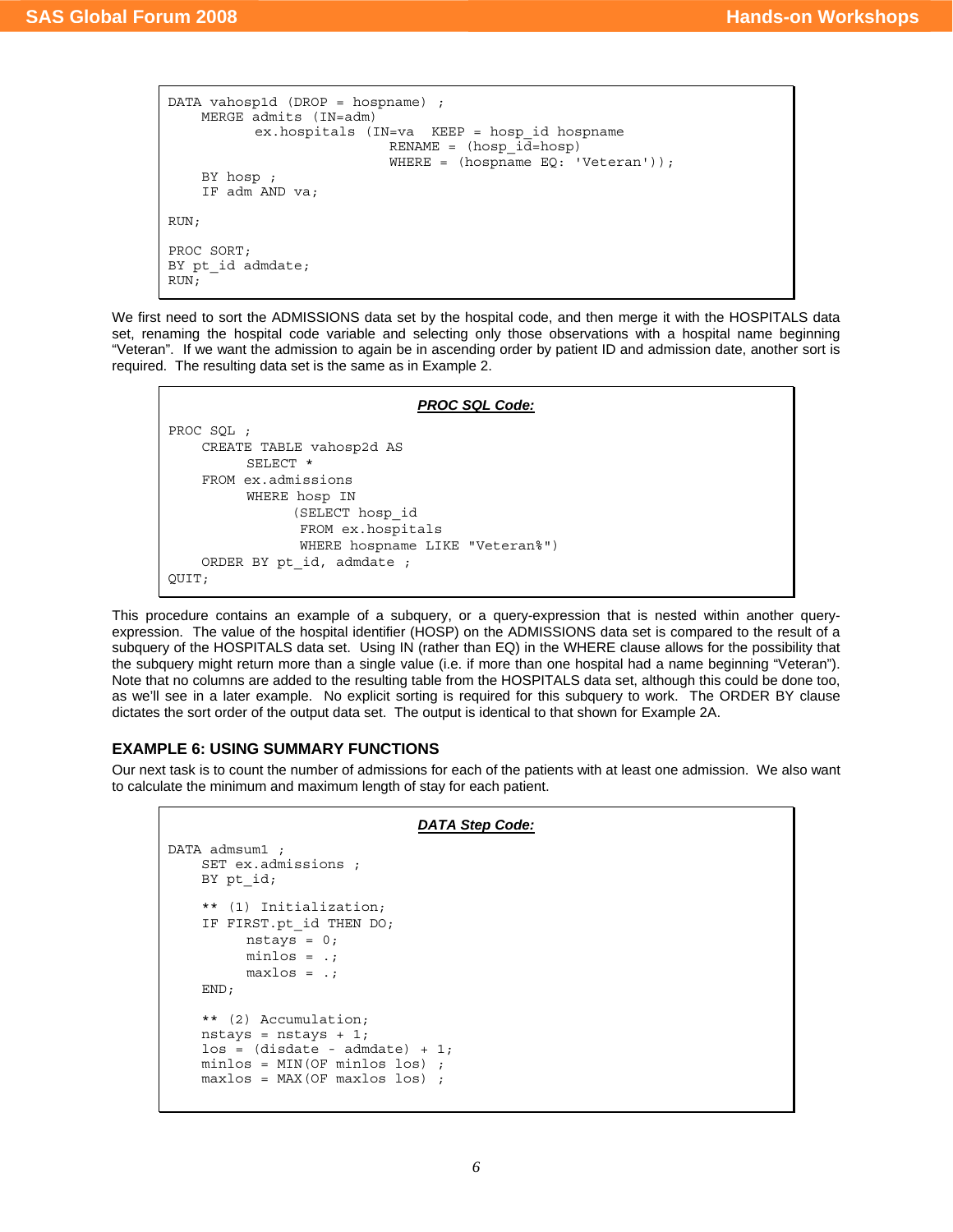```
 ** (3) Output; 
    IF LAST.pt id THEN OUTPUT ;
     RETAIN nstays minlos maxlos ; 
     KEEP pt_id nstays minlos maxlos ; 
RUN;
```
We process the input data set by PT\_ID. The DATA step has three sections. First, when the input observation is the first one for each subject, we initialize each of the summary variables. Next, in the accumulation phase we increment our counter and determine if the current stay is the longest or shortest for this patient. The RETAIN statement permits these comparisons. Finally, when it is the last input observation for a given PT\_ID, we output an observation to our summary data set, keeping only the ID and the summary variables. If we kept any other variables, their values in the output data set would be the values they had for the last observation for each subject, and the output data set would still have one observation for each patient in the ADMISSIONS file (i.e. 14).

#### *PROC SQL code:*

```
PROC SQL; 
     CREATE TABLE admsum2 AS 
          SELECT pt id, COUNT(*) AS nstays,
                   MIN(disdate - admdate + 1) AS minlos, 
                   MAX(disdate - admdate + 1) AS maxlos 
     FROM ex.admissions 
     GROUP BY pt_id ; 
QUIT;
```
Two new features of PROC SQL are introduced here. First, the GROUP BY clause instructs SQL what the groupings are over which to perform any summary functions. Second, the summary functions include COUNT, which is the SQL name for the N or FREQ functions used in other SAS procedures. The COUNT(\*) syntax essentially says count the rows for each GROUP BY group. The summary columns are each given an alias. The output is below.

|       | Example 6: Using Summary Functions |        |        |
|-------|------------------------------------|--------|--------|
| PT ID | NSTAYS                             | MINLOS | MAXLOS |
| 001   | 4                                  | 2      | 14     |
| 003   | 1                                  |        |        |
| 004   | 1                                  |        | 7      |
| 005   | 3                                  | 4      | 9      |
| 007   | 1                                  | 14     | 14     |
| 008   | ٦                                  |        | 15     |

If we selected any columns other than the grouping column(s) and the summary variables, the resulting table would have a row for every row in the input table (i.e. 23) with the summary information duplicated across rows with a common value of the grouping variable (PT\_ID), and we'd get the following messages in the log:

NOTE: The query requires remerging summary statistics back with the original data. NOTE: Table WORK.ADMSUM2 created, with 23 rows and 5 columns.

Sometimes this "re-merging" is useful (see Example 4b below), but it is not what we want for this situation.

## **EXAMPLE 7: SELECTION BASED ON SUMMARY FUNCTIONS**

Let's say we want to identify potential blood pressure outliers. We'd like to select all those observations that are two standard deviations or further from the mean.

#### *DATA Step Code:* PROC SUMMARY DATA= ex.admissions ; VAR bp sys ; OUTPUT OUT=bpstats MEAN(bp\_sys) = mean\_sys STD(bp\_sys) = sd\_sys ; RUN;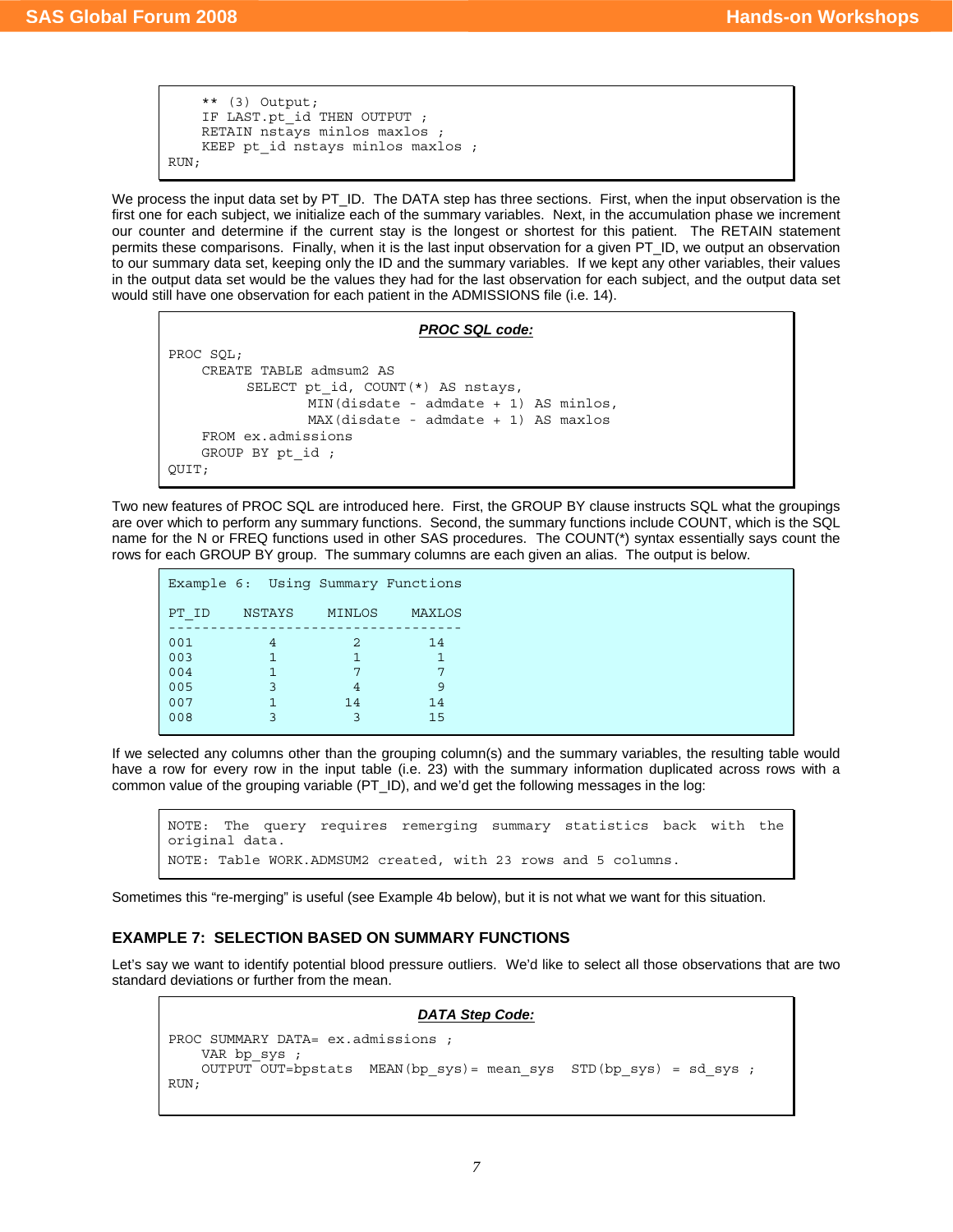```
DATA hi sys1 ;
     SET bpstats (keep=mean_sys sd_sys) 
          ex.admissions ; 
     IF _N_ EQ 1 THEN DO; 
          \bar{h}igh = mean_sys + 2*(sd_sys) ;
          low = mean sys - 2*(sd sys) ;
           DELETE; 
     END; 
     RETAIN high low; 
    IF (bp sys GE high) OR (bp sys LE low) ;
    DROP mean_sys sd_sys high \overline{low};
RUN;
```
PROC SUMMARY generates the desired statistics. We then concatenate this one-observation data set (BPSTATS) with ADMISSIONS, RETAINing the high and low cutoffs to allow the necessary comparison to select potential outliers.

#### *PROC SQL Code:*

```
PROC SQL ; 
     CREATE TABLE hi_sys2 AS 
           SELECT * FROM ex.admissions 
     WHERE (bp_sys GE 
            (SELECT MEAN(bp_sys)+ 2*STD(bp_sys) 
                FROM ex.admissions)) 
     OR (bp_sys LE 
            (SELECT MEAN(bp_sys) - 2*STD(bp_sys) 
                FROM ex.admissions)); 
QUIT;
```
In the SQL version, the summary functions are used in two similar subqueries of the same table to generate the values against which the systolic blood pressure for each observation in the outer query is compared. There is no GROUP BY clause because we are generating the summary values for the entire data set. The result is shown below.

```
Example 7: Selection based on Summary Functions 
PT_ID ADMDATE BP_SYS BP_DIA DEST 
--------------------------------------------- 
001 12APR2006 230 101 1
003 15MAR2006 74 40 9
009 15DEC2006 228 92 92
```
# **EXAMPLE 8: SELECTION BASED ON SUMMARY FUNCTION WITH "RE-MERGE"**

This example adds a small twist to the prior one by requiring that we select admissions with extreme systolic blood pressure values within groups defined by discharge destination. The variable DEST is 1 for those who are discharged home, 2 for those discharged to a rehabilitation facility and 9 for those who die.

#### *DATA Step Code:*

```
PROC SUMMARY DATA= ex.admissions NWAY;
     CLASS dest ; 
    VAR bp sys ;
     OUTPUT OUT=bpstats2 MEAN(bp_sys)=mean_sys STD(bp_sys)=sd_sys ; 
RUN; 
PROC SORT DATA = ex.admissions OUT=admissions; BY dest;
RUN; 
DATA hi sys3 ;
    MER\overline{GE} admissions (KEEP = pt id bp sys bp dia dest)
          bpstats2 (KEEP = dest mean sys sd sys);
     BY dest ; 
     IF bp_sys GE mean_sys + 2*(sd_sys) OR 
       bp sys LE mean sys - 2*(sd\over sys);
FORMAT mean_sys sd_sys 6.2; 
RUN;
```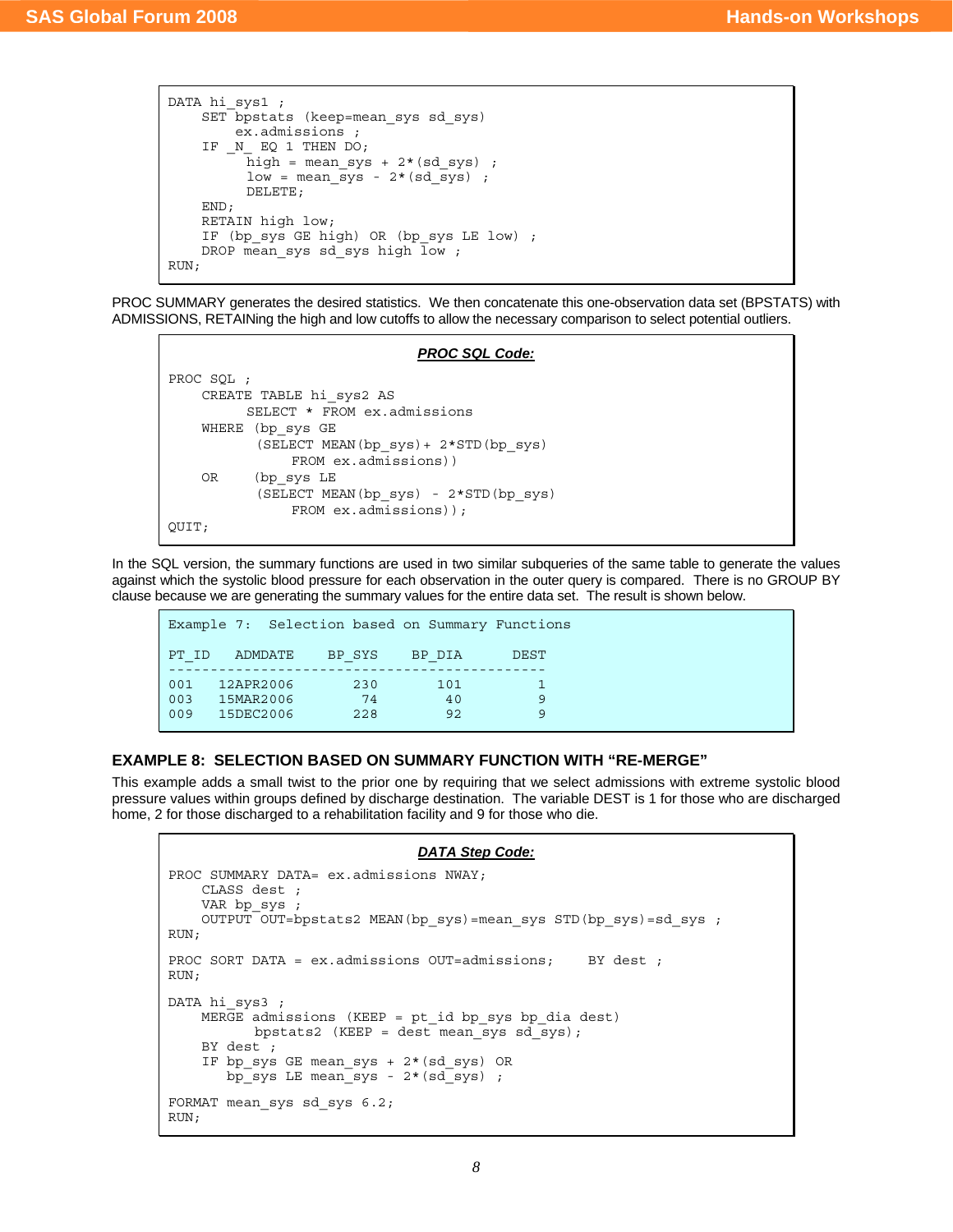To obtain the desired summary statistics for blood pressure we again use PROC SUMMARY. However, this time we include a CLASS statement to obtain the mean and standard deviation for each category of discharge destination and include the NWAY option so the BPSTATS2 data set does not include the overall statistics. The ADMISSIONS data set must be sorted by DEST before merging in the destination-specific means and standard deviations. A subsetting IF selects the desired observations.

```
PROC SQL Code:
PROC SQL; 
     CREATE TABLE hi_sys4 AS 
         SELECT pt id, bp sys, bp dia, dest,
                 MEAN(bp sys) AS mean sys FORMAT=6.2,
                  STD(bp \text{ sys}) AS sd sys FORMAT=6.2
     FROM ex.admissions 
     GROUP BY dest 
          HAVING bp_sys GE (mean_sys + 2*sd_sys) 
               OR bp_sys LE (mean_sys – 2*sd_sys) ; 
QUIT;
```
In some ways the SQL code for this example, in which the statistics are generated and the selection of rows are made separately for each BY group, is simpler than the last one where the process was done for the sample as a whole. This example doesn't require a subquery. Rather it relies on a "re-merging" of the summary statistics for each GROUPing back with the ungrouped data, permitting the row-by-row comparisons needed to select the outliers. A new keyword is introduced here as well. HAVING acts on groups in a manner analogous to the way a WHERE clause operates on rows. A HAVING expression usually is proceeded by a GROUP BY clause, which defines the group that the HAVING expression evaluates, and the query must include one or more summary functions.

```
Example 8: Select using Summary Functions with re-merge 
PT_ID BP_SYS BP_DIA DEST MEAN_SYS SD_SYS 
-------------------------------------------- 
001 230 101 1 165.82 30.48 
              9 2 151.09 21.28
```
## **EXAMPLE 9: IDENTIFYING DUPLICATES**

DATA selmd1 ;

This example demonstrates another use of a HAVING expression. We wish to select observations from the DOCTORS data set that are not unique with respect to the physician identifier. In other words we want to pull out all the records for the doctors who have admitting privileges at more than one hospital. We'd like them in order by the physician's last name.

```
DATA Step Code:
```

```
 SET ex.doctors (KEEP = md_id lastname hospadm 
                        RENAME = (hospadm=hospital)); 
    BY md id ;
     IF NOT (FIRST.md_id AND LAST.md_id) ; 
RUN; 
PROC SORT DATA=selmd1; BY lastname hospital ;
RUN;
```
Processing BY md\_id with this subsetting IF will produce the desired result.

#### *PROC SQL Code:*

```
PROC SQL ; 
     CREATE TABLE selmd2 AS 
           SELECT md_id, lastname, hospadm AS hospital 
     FROM ex.doctors 
           GROUP BY md_id 
                HAVING COUNT(*) GE 2 
     ORDER BY lastname, hospital ; 
QUIT;
```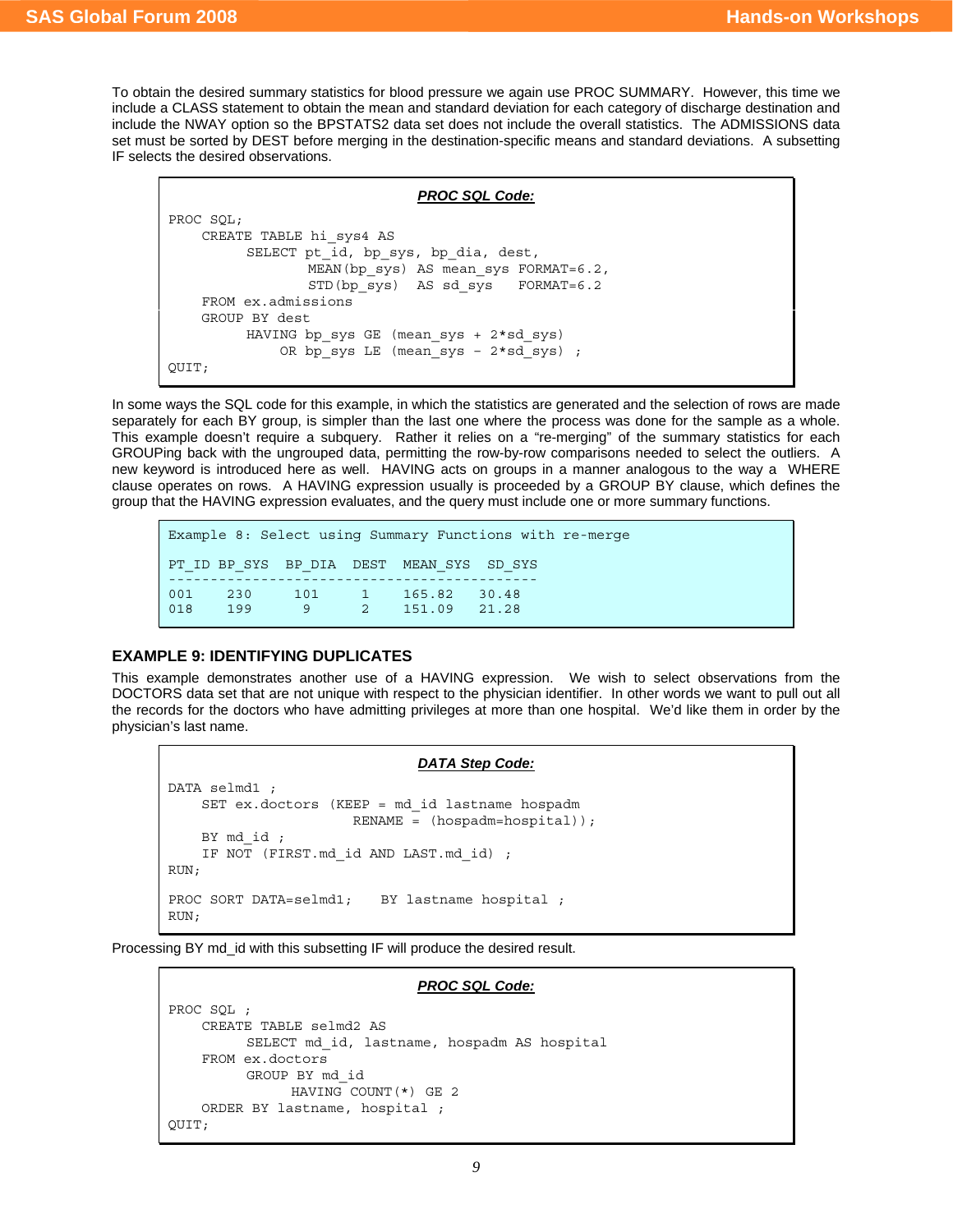Applying the GROUP BY clause, the query first counts how many rows are associated with each doctor. The HAVING expression then selects the rows that meet the following condition: being part of a group having more than one row. The output is shown below.

| Example 9: |           | Identifying duplicates |
|------------|-----------|------------------------|
| MD ID      | LASTNAME  | HOSPITAL               |
| 7803       | Avitable  | 2                      |
| 7803       | Avitable  | 3                      |
| 1972       | Fitzhugh  | 1                      |
| 1972       | Fitzhugh  | 2                      |
| 3274       | Hanratty  | 1                      |
| 3274       | Hanratty  | 2                      |
| 3274       | Hanratty  | 3                      |
| 2322       | MacArthur | $\mathbf{1}$           |
| 2322       | MacArthur | 3                      |
|            |           |                        |

## **EXAMPLE 10: CREATION OF TWO DATA SETS FROM ONE**

For the next example suppose we want to create separate data sets for the admissions in 2006 and 2007.

```
DATA Step Code:
DATA admit06 admit07 ; 
    SET ex.admissions ; 
       IF YEAR(admdate) = 2006 THEN OUTPUT admit06; 
  ELSE IF YEAR(admdate) = 2007 THEN OUTPUT admit07;
RUN;
```
This is readily accomplished by including two data set names in the DATA statement and directing observations to the appropriate output data set based on the value of the YEAR function.

```
PROC SQL Code:
PROC SQL ; 
     CREATE TABLE admit06 AS 
         SELECT * FROM ex.admissions 
              WHERE YEAR (admdate) = 2006; CREATE TABLE admit07 AS 
          SELECT * FROM ex.admissions 
               WHERE YEAR(admdate) = 2007;
QUIT;
```
This invocation of PROC SQL includes two separate but nearly identical CREATE statements, one for each output table. Almost all of the functions that are available in the DATA step are also available in PROC SQL. A partial listing of each of the output tables is shown below.

```
Example 10: Two data sets from one (2006) 
pt_id admdate md hosp 
-------------------------------- 
001 07FEB2006 3274 1
001 12APR2006 1972 1 
001 10SEP2006 3274 2<br>003 15MAR2006 2322 3
003 15MAR2006 2322 3
004 18JUN2006 7803 2 
Example 10: Two data sets from one (2007) 
pt_id admdate md hosp 
-------------------------------- 
001 06JUN2007 3274 2
010 30NOV2007 2322 1
014 17JAN2007 7803 3<br>015 25MAY2007 4003 5
015 25MAY2007 4003 5 
015  17AUG2007  4003  5
```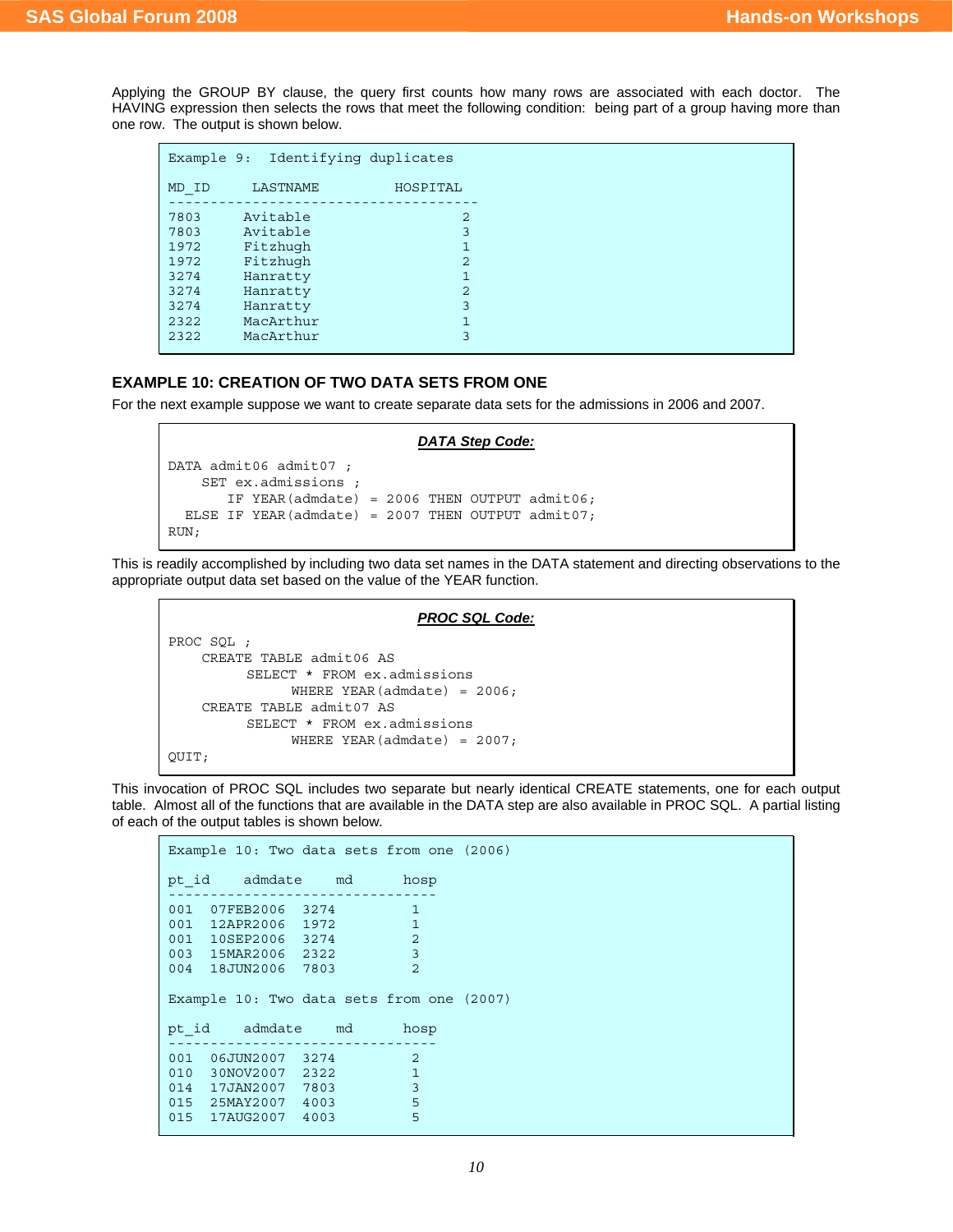## **EXAMPLE 11: CONCATENATION**

If we were starting with separate data sets for each year and wanted to combine into a single data set, ordered as in our original data set (by PT\_ID and ADMDATE), the following code would serve.

```
DATA Step Code:
```

```
DATA alladm1 ; 
     SET admit06 admit07 ; 
     BY pt_id ; 
RUN;
```
The BY statement is needed to ensure the desired ordering. Without it, all the 2006 admissions would precede all the 2007 admissions.

#### *PROC SQL Code:*

```
PROC SQL ; 
     CREATE TABLE alladm2 AS 
           SELECT * FROM admit06 
                 UNION 
           SELECT * FROM admit07 
     ORDER BY pt_id; 
QUIT;
```
Generally the UNION set operator concatenates the component data sets so that the resulting table is in the same sort order as each of the original components. However, the ORDER BY clause ensures that this is the case.

## **EXAMPLE 12: INNER JOIN OF TWO TABLES**

A join combines data from two or more tables to produce a single result table; the table resulting from an inner join contains rows that have one or more matches in the other table(s).

```
DATA Step Code:
DATA admits1 ;
     MERGE ex.admissions (IN=adm KEEP = pt_id admdate disdate hosp md) 
           ex.patients (IN=pts KEEP = id lastname sex primmd 
                                 RENAME = (id=pt_id));
    BY pt id ;
     IF adm AND pts; 
RUN;
```
Selection based on the IN= temporary variables does the trick. Note that this produces the desired result partly because although there may be multiple admissions for each patient, the PATIENTS data set has only one observation for each value of the key variable PT\_ID. The information on each record for a given PT\_ID in the PATIENTS data set is replicated onto each observation in the output data set.

#### *PROC SQL code:*

```
PROC SQL ; 
     CREATE TABLE admits2 AS 
         SELECT pt id, admdate, disdate, hosp, md, lastname, sex, primmd
     FROM ex.admissions AS a, 
          ex.patients AS b 
               WHERE a.pt id = b.id ORDER BY a.pt_id, admdate ; 
QUIT;
```
The table aliases A and B are used here to clarify which ID variables are coming from which data set. They are not required here because there are no columns being selected here that exist on both input data sets. Note that the AS keyword is not required, but it emphasizes that an alias is being assigned. The code above might be more commonly used for a simple inner join, but the following syntax produces the same result.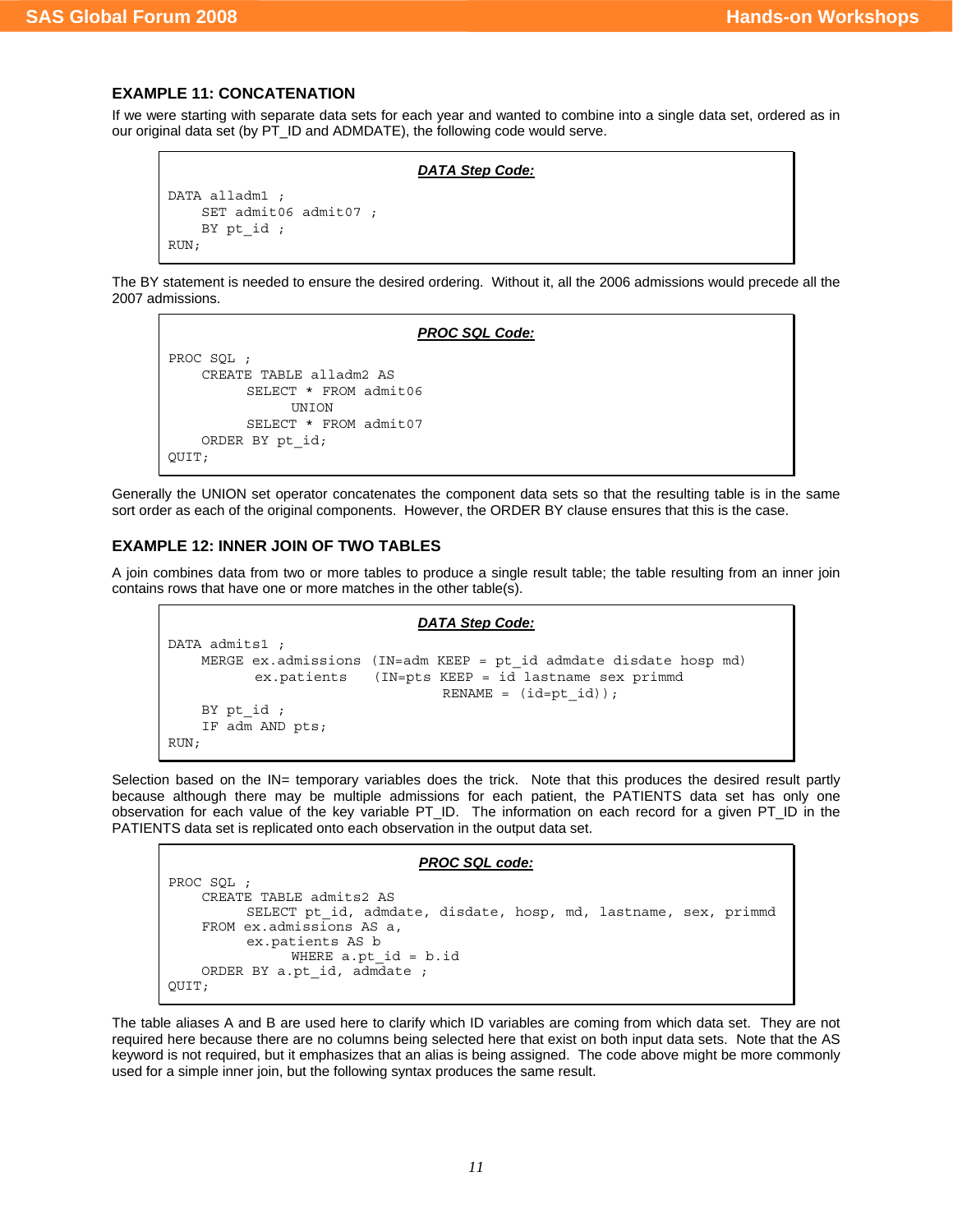#### *Alternative PROC SQL code:*

```
PROC SQL ; 
     CREATE TABLE admits2 AS 
         SELECT pt id, admdate, disdate, hosp, md, lastname, sex, primmd
     FROM ex.admissions INNER JOIN 
          ex.patients 
               ON pt id = id ORDER BY pt_id, admdate ; 
QUIT;
```
This is also an example of an "equijoin" because the selection criteria is equality of a column in one table with a column in the second table. SAS MERGEs are always equijoins. In the abbreviated output below, only a subset of the 25 selected rows and 8 columns are shown.

```
Example 12: Inner Join of two tables 
PT_ID ADMDATE HOSP MD LASTNAME PRIMMD
----------------------------------------------- 
001 07FEB2006 1 3274 Williams 1972 
001 12APR2006 1 1972 Williams 1972 
001 10SEP2006 2 3274 Williams 1972 
001 06JUN2007 2 3274 Williams 1972 
003 15MAR2006 3 2322 Gillette . 
004 18JUN2006 2 7803 Wallace 4003 
005 19JAN2006 1 1972 Abbott 1972 
005 10MAR2006 1 1972 Abbott 1972 
005 10APR2006 2 1972 Abbott 1972
```
## **EXAMPLE 13: JOIN OF THREE TABLES WITH ROW SELECTION**

Let's make it a little trickier! Let's say we now wish to identify patients who died in the hospital (DEST = 9); we want our resulting data set to include their age at death and the number of beds in the hospital. This requires obtaining information from three of our tables, with differing key fields.

```
DATA Step Code:
DATA died1 (RENAME = (disdate=dthdate)) ; 
     MERGE ex.admissions (IN=dth KEEP = pt_id disdate hosp dest 
                             WHERE = (dest=9))
            ex.patients (IN=pts KEEP = id birthdate RENAME = (id=pt_id)); 
     BY pt_id ; 
    IF dth AND pts : agedth = FLOOR((disdate-birthdate)/365.25) ; 
      DROP dest birthdate ; 
RUN; 
PROC SORT DATA=died1; BY hosp;
RUN; 
DATA died1b
     MERGE died1 (IN=dth RENAME=(hosp=hosp_id)) 
            ex.hospitals (IN=hsp KEEP=hosp id nbeds);
     BY hosp_id ; 
     IF dth AND hsp ; 
    DROP hosp id;
RUN; 
PROC SORT; 
     BY pt_id ; 
RUN;
```
The DATA step version requires two DATA steps and two SORTs.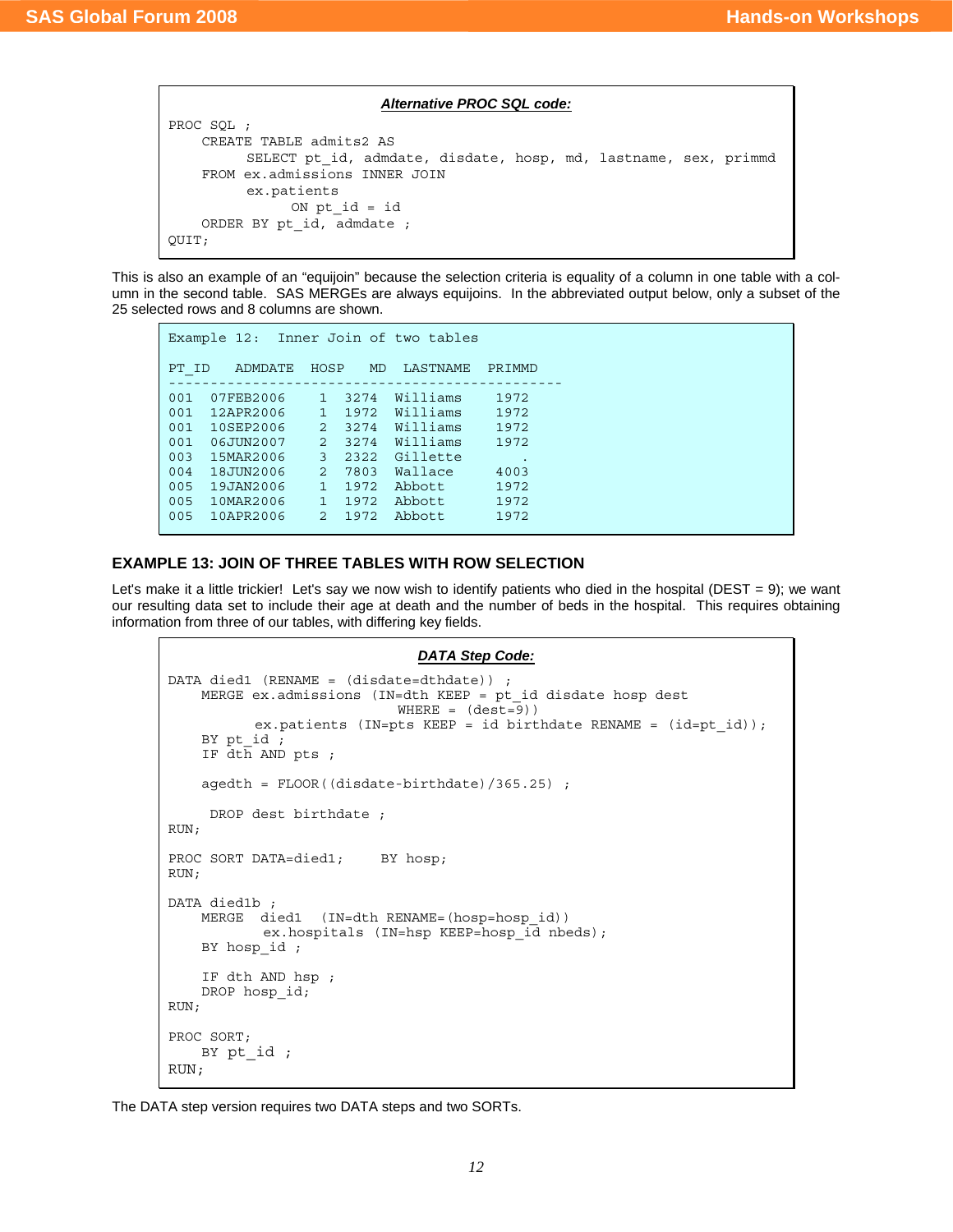*PROC SQL code:*

```
PROC SQL ; 
     CREATE TABLE died2 AS 
         SELECT pt id, nbeds, disdate AS dthdate,
                  INT((disdate-birthdate)/365.25) AS agedth 
     FROM ex.admissions, ex.hospitals, ex.patients 
         WHERE (pt id = id) AND (hosp = hosp id) AND dest EQ 9
    ORDER BY pt id ;
QUIT;
```
With PROC SQL, we can query the combination of the three tables in one step because there is no requirement of a single key that links all of the inputs. The output data set contains 3 rows and the desired variables.

```
Example 13: Join of three tables with row selection 
PT_ID DTHDATE AGEDTH NBEDS
------------------------------------ 
001 12JUN2007 75 645
003 15MAR2006 78 1176 
009 04JAN2007 88 645
```
# **EXAMPLE 14: LEFT OUTER JOIN**

A left outer join is an inner join of two or more tables that is augmented with rows from the "left" table that do not match with any rows in the "right" table(s). For this example we want to produce a table that has a row for each hospital with an indicator of whether there were any admissions at that hospital.

```
DATA Step Code:
PROC SORT DATA = ex.admissions (KEEP = hosp) 
             OUT=admits (RENAME=(hosp=hosp_id)) NODUPKEY; 
     BY hosp ; 
RUN; 
DATA hosps1 ; 
     MERGE ex.hospitals (IN=hosp) 
            admits (IN=adm); 
    BY hosp id ;
           IF hosp ; 
                 hasadmit = adm ; 
RUN;
```
If the duplicates were not removed from the ADMISSIONS data set, the output data set would have multiple observations for each hospital; hence NODUPKEY is used on the SORT. The temporary boolean IN= variable is made permanent in the MERGE step to create our indicator of having at least one record in the ADMISSIONS data set.

#### *PROC SQL code:*

```
PROC SQL ; 
     CREATE TABLE hosps2 AS 
          SELECT DISTINCT a.*, hosp IS NOT NULL AS hasadmit 
     FROM ex.hospitals a LEFT JOIN 
          ex.admissions b 
      ON a.hosp id = b.hosp ;
QUIT;
```
The keyword DISTINCT causes SQL to eliminate duplicate rows from the resulting table. The expression "hosp IS NOT NULL AS hasadmit" assigns the alias HASADMIT to a new column whose value is TRUE (i.e. 1) if a given HOSP ID from the HOSPITALS table has a matching HOSP value in the ADMISSIONS table. The resulting data set – shown on the top of the next page – has one row for each hospital and a binary indicator of admissions as desired.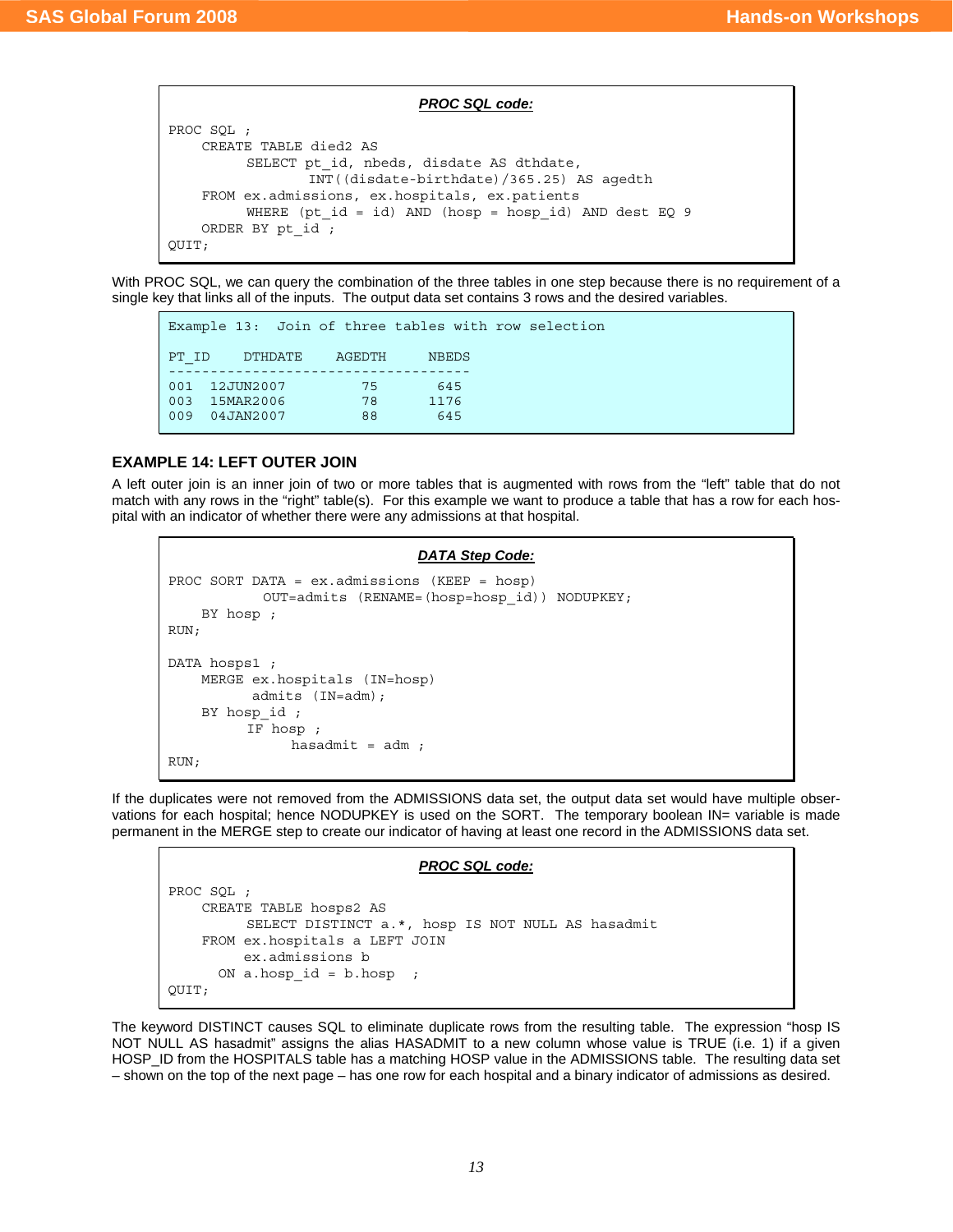| Example 14: Left Outer Join           |          |
|---------------------------------------|----------|
| HOSP ID HOSPNAME                      | HASADMIT |
| Big University Hospital               |          |
| Our Lady of Charity<br>$\overline{2}$ |          |
| Veterans Administration               |          |
| Community Hospital<br>4               |          |
| City Hospital<br>5                    |          |
| Children's Hospital<br>6              |          |
|                                       |          |

## **EXAMPLE 15: INNER JOIN WITH A SUBQUERY**

One of the items combined in a join can itself be a query. In this case we want to identify and select the admissions for which patients were treated by their primary physicians (PRIMMD on the PATIENTS data set). We want the output data set to include the doctor's name and the patient's name.

```
DATA Step Code:
DATA primdoc (DROP = primmd); 
     MERGE ex.admissions (IN=adm KEEP = pt_id admdate disdate hosp md) 
            ex.patients (IN=pts KEEP = id lastname primmd 
                         RENAME = (id=pt_id));
     BY pt_id ; 
           IF adm AND pts AND (md EQ primmd) ; 
RUN; 
PROC SORT DATA=primdoc; BY md; RUN;
DATA doctors ; 
    SET ex.doctors (KEEP = md id lastname);
     BY md_id ; 
           IF FIRST.md_id ; 
RUN; 
DATA primdoc1a ; 
     MERGE primdoc (IN=p RENAME=(lastname=ptname md=md_id)) 
         doctors (RENAME = (lastname=mdname)); 
    BY md id ;
           IF p ; 
RUN; 
PROC SORT DATA=primdoc1a ; 
BY pt id admdate;
RUN;
```
The first DATA step above selects the admissions for which patients saw their primary physicians. The second DATA step eliminates duplicate records for the same physician. If this were not done, the final MERGE would be a many-tomany merge and would not produce the desired result. (Note that we could also have done a SORT with NODUPKEY). The final DATA step (with MERGE) simply adds the physician name to the selected admissions. Both LASTNAME variables are RENAMEd to prevent the physician name from overwriting the patient name.

#### *PROC SQL Code:*

```
PROC SQL ; 
     CREATE TABLE primdoc2 AS 
          SELECT pt id, admdate, disdate, hosp, md id,
                b.lastname AS ptname, 
                c.lastname AS mdname 
          FROM ex.admissions a, ex.patients b, 
                 (SELECT DISTINCT md_id, lastname 
                      FROM ex.doctors) c 
                           WHERE (a.pt id EQ b.id) AND
                                   (a.md EQ b.primmd) AND 
                                   (a.md EQ c.md_id) 
     ORDER BY a.pt_id, admdate ; 
QUIT;
```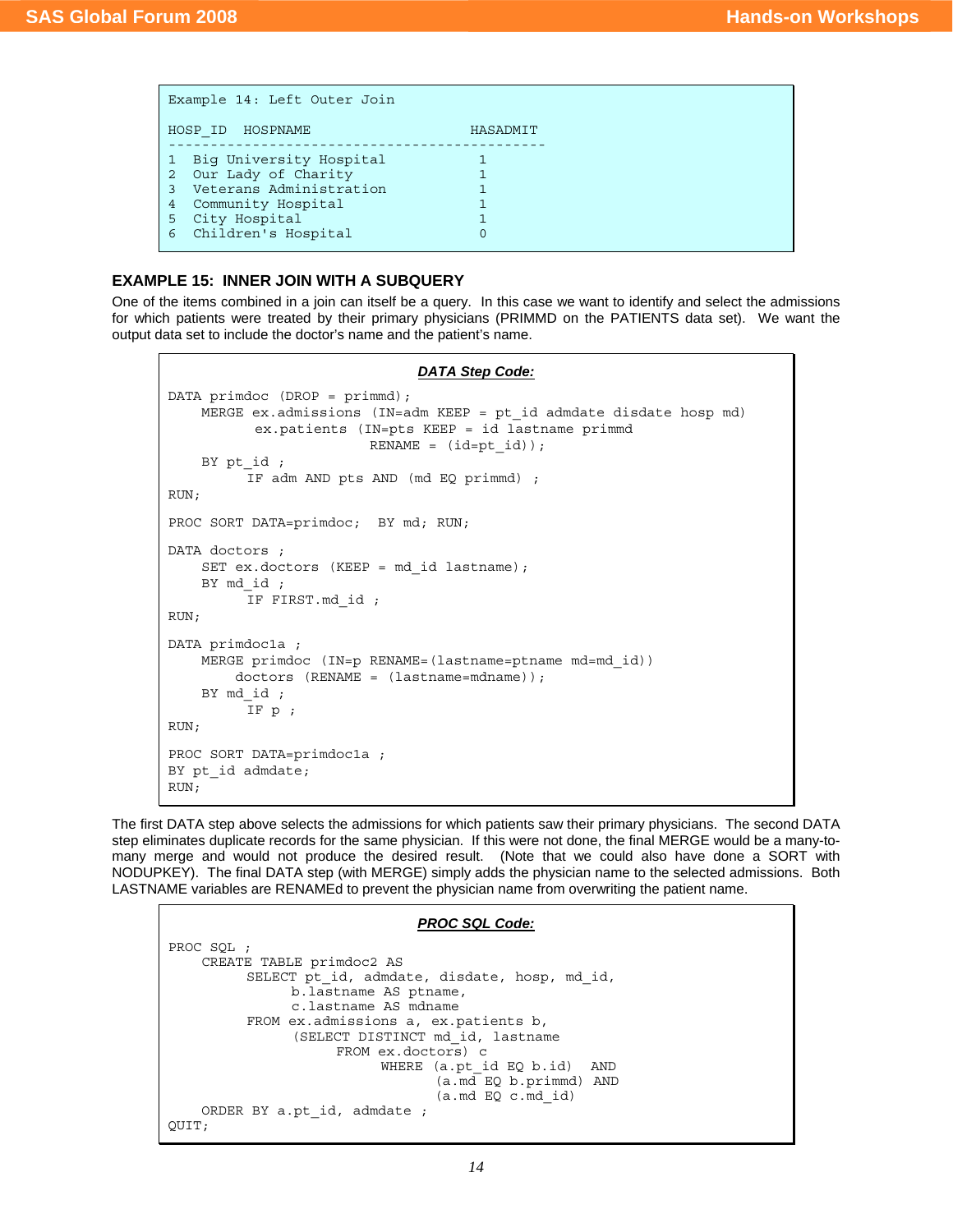The third "table" listed in the FROM clause is itself a query that selects non-duplicate physician ID's and names from the DOCTORS data set. The result of this subquery can be aliased just like a table, and here the aliases (b and c) are required so that the two LASTNAME columns can be distinguished. The ultimate row selection is very straightforward. Sometimes for a complicated query like this it is helpful to break it down into separate queries.

| Example 15: Inner Join with a subquery |                |               |               |  |  |  |  |
|----------------------------------------|----------------|---------------|---------------|--|--|--|--|
| PT ID                                  | <b>ADMDATE</b> | <b>PTNAME</b> | <b>MDNAME</b> |  |  |  |  |
| 001                                    | 12APR2006      | Williams      | Fitzhugh      |  |  |  |  |
| 005                                    | 19JAN2006      | Abbott        | Fitzhugh      |  |  |  |  |
| 005                                    | 10MAR2006      | Abbott        | Fitzhugh      |  |  |  |  |
| 005                                    | 10APR2006      | Abbott        | Fitzhugh      |  |  |  |  |
| 007                                    | 28JUL2006      | Nickelby      | Hanratty      |  |  |  |  |
| 007                                    | 08SEP2006      | Nickelby      | Hanratty      |  |  |  |  |
| 010                                    | 30NOV2007      | Alberts       | MacArthur     |  |  |  |  |
| 018                                    | 01NOV2006      | Baker         | Fitzhugh      |  |  |  |  |
| 018                                    | 26DEC2006      | Baker         | Fitzhugh      |  |  |  |  |

## **EXAMPLE 16: A CORRELATED SUBQUERY**

For the final example, we'll take it up one more notch in complexity! A correlated subquery is a subquery for which the values returned by the inner query depend on values in the current row of the outer query. For example, we want to display the names of physicians who had admissions to the VA hospital.

```
DATA Step Code:
PROC SORT DATA = ex.admissions (KEEP=md hosp) OUT = admits; 
     BY md; 
RUN; 
PROC SORT DATA = ex.doctors OUT=doctors NODUPKEY ; 
    BY md id ;
RUN; 
DATA vadocs1 (DROP = hosp); 
     MERGE doctors (IN=docs KEEP=md_id lastname) 
            admits (IN=adm \quad WHERE=(hosp = 3) \quad REMAME = (md=mdid)) ;
     BY md_id; 
           IF docs AND adm AND FIRST.md_id ; 
RUN; 
PROC SORT; 
    BY lastname; 
RUN;
```
First, we need to sort the ADMISSIONS data set by its link to the PHYSICIAN data set and eliminate duplicate records from the PHYSICIAN data set. Then we merge the VA admission records into the physician data; we must again "de-dup" because some of these physicians have more than one admission, and the information we are interested in would be redundant. Finally, we SORT once more so the resulting data set is in alphabetical order by physician LASTNAME.

# *PROC SQL Code:*

```
PROC SQL; 
     CREATE TABLE vadocs2 AS 
          SELECT DISTINCT md_id, lastname 
     FROM ex.doctors AS d 
           WHERE 3 IN 
                 (SELECT hosp FROM ex.admissions AS a 
                     WHERE d.md id = a.md)
     ORDER BY lastname; 
QUIT;
```
Because the subquery refers to a column in the outer query (MD\_ID), it is evaluated for each row of the DOCTORS table. So, for each row of the DOCTORS table that has a match in the ADMISSIONS table the WHERE clause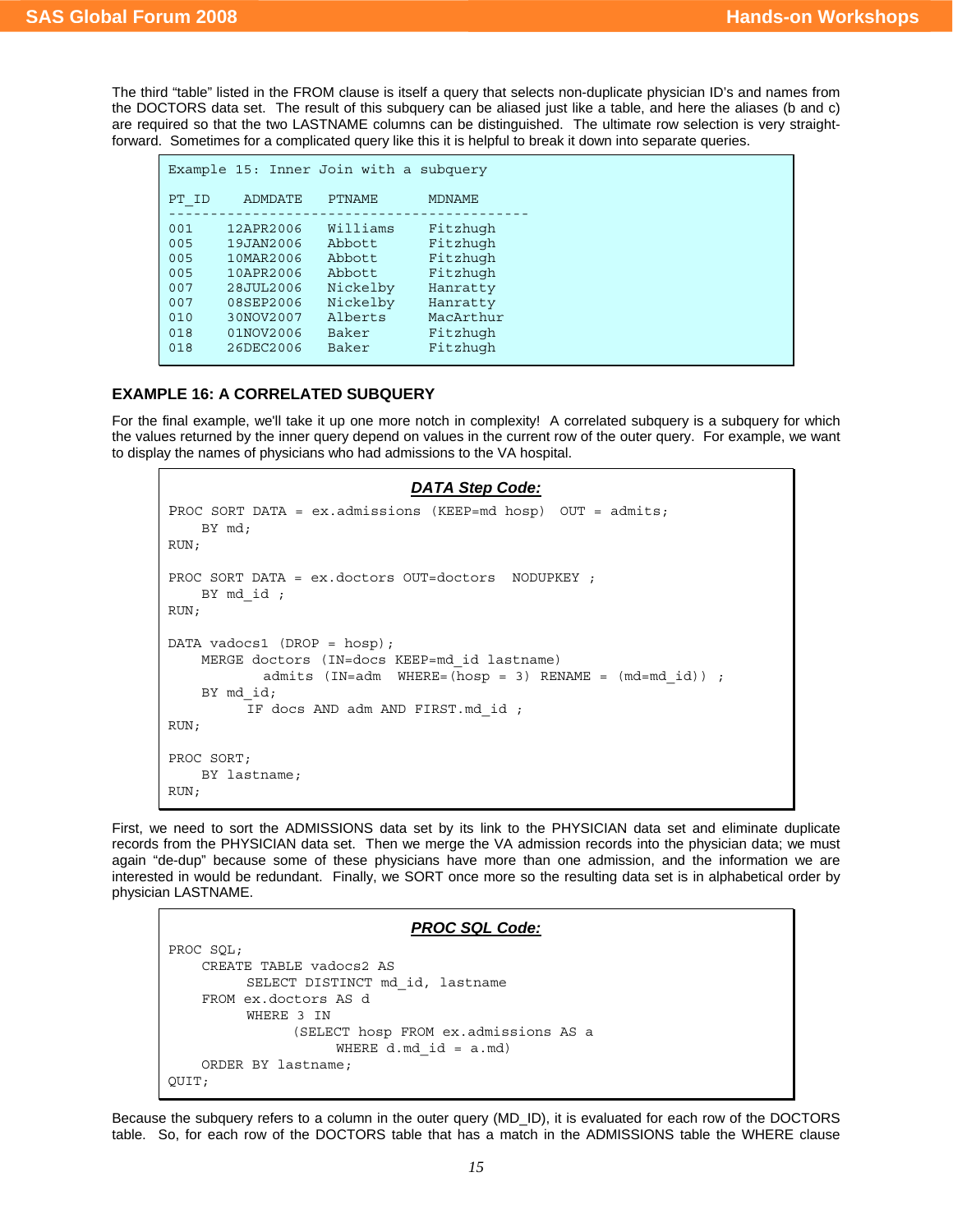checks if 3 equals HOSP is TRUE; if so, the row is selected. Four MD's had admissions to the VA hospital, as shown in the output below.

```
Example 16: A correlated subquery 
MD_ID LASTNAME 
------------------- 
7803 Avitable 
1972 Fitzhugh<br>3274 Hanratty
      Hanratty
2322 MacArthur
```
## **CONCLUSION**

I hope that the examples presented in this paper have convinced you that PROC SQL is an extremely versatile tool for the manipulation of data sets. Row selection, summarization, the combination of information from multiple input sources, and the ordering of the output can often be achieved in a single statement! Another compelling reason for becoming comfortable with SQL is that many information systems store data in foreign databases, such as ORACLE, Microsoft Access or SQL Server. If these data are to be manipulated and analyzed in SAS, frequently PROC SQL provides the link (e.g. through ODBC).

Perhaps seeing some familiar DATA step techniques followed by a call to the SQL procedure that achieves the same result will give you the impetus to try SQL or dig into it a bit more deeply. I'll close with three observations that I hope will provide some encouragement.

First, it is always useful to have many different techniques to draw on when tackling a challenging data management task. And using a new project or assignment as an opportunity to learn some new methods makes you a more valuable employee – and probably a more fulfilled one as well.

Second, on the technical side, the most complicated nested query can usually be broken down into manageable parts – start from the "inside" (the most nested expressions) and work your way out. While it may be possible to do it all in one statement, you don't have to. Try making each level of nesting into a separate SELECT statement, using aliases liberally, with a final statement that connects the results of these simpler statements. Once this is working, you can start building the parts back together again – if you wish.

Finally, in constructing these examples, I was struck that using SQL forces one to think about data sets in a slightly different way, focusing more on the *relationships* among tables than the structure of any one table. In fact, it makes one realize that a database is defined not only by the component tables but just as importantly by the linkages among them. This broadened perspective can provide insight into building better databases as well as writing better programs to access and manipulate them.

# **ACKNOWLEDGMENTS**

Many thanks to Peter Charpentier, Evelyne Gahbauer and Virginia Towle for their careful reading of and extremely helpful comments on earlier versions of this paper.

SAS is a registered trademark or trademark of SAS Institute Inc. in the USA and other countries. ®indicates USA registration. Other brand and product names are registered trademarks or trademarks of their respective companies.

## **CONTACT INFORMATION**

I welcome your comments or questions.

 Christianna S. Williams, PhD Email: Christianna\_Williams@abtassoc.com